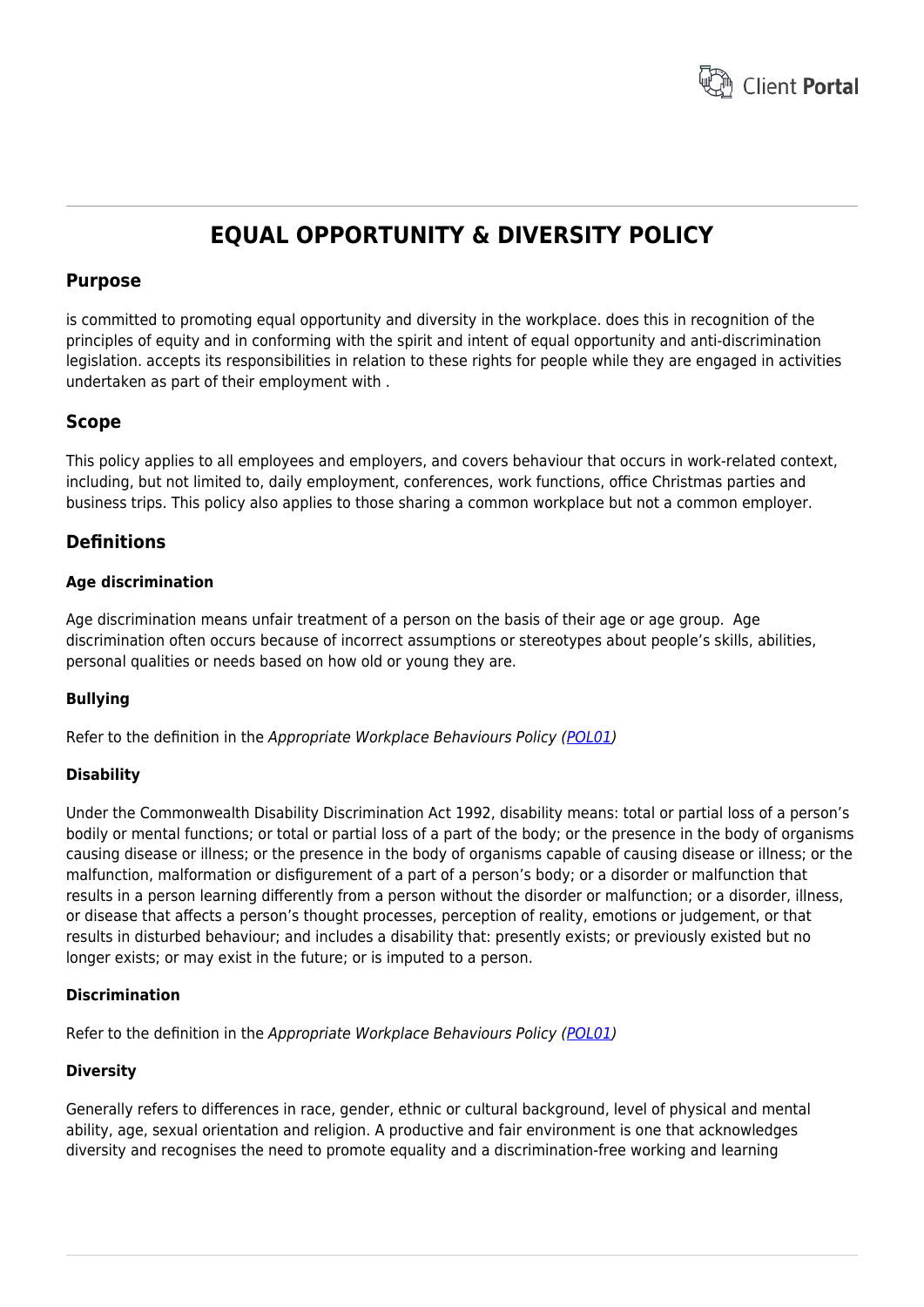

#### environment.

# **Equal opportunity**

Equal opportunity means treating people as individuals with different skills and abilities, without making judgements based on stereotypes, or on characteristics as outlined in anti-discrimination legislation. These characteristics include sex, age, race, sexuality, disability, pregnancy, or marital status.

#### **Equal opportunity for women in the workplace (formally affirmative action)**

Equal opportunity for women in the workplace means taking positive steps to remove old barriers, which have prevented women from doing some jobs, or from being given the chance to advance to higher levels within organisations.

#### **Family responsibilities**

Refers to a range of duty of care or support responsibilities an individual may have as a member of a family. For example to look after a sick child, to attend a child's school for a parent/teacher interview, or to take a partner or an elderly parent to the doctor.

### **Harassment**

Refer to the definition in the Appropriate Workplace Behaviours Policy [\(POL01](https://www.hrtemplates.com.au/policies_procedures/hr-pol01-appropriate-workplace-behaviours-policy/))

#### **Marital status**

Being single, married, married but living separately and apart from one's spouse, separated, divorced, widowed, or living with another person in a de facto relationship.

#### **Pregnancy**

Refers to presumed or actual pregnancy, or potential pregnancy.

#### **Race**

The term 'race' is understood to be flexible and evolving. It includes a person's nationality, country of birth, colour, ancestry, ethnic origin, or people associated with those of a particular race. The word 'race' is used in these procedures to reflect relevant legislation.

#### **Gender and Gender Expression**

Gender refers to how and individual identifies either as, male, female or another other gender identity. Gender expression is the way in which an individual chooses to present themself in the world.

### **Sexual harassment**

Refer to the definition in the Appropriate Workplace Behaviours Policy [\(POL01](https://www.hrtemplates.com.au/policies_procedures/hr-pol01-appropriate-workplace-behaviours-policy/))

# **Sexual Orientation**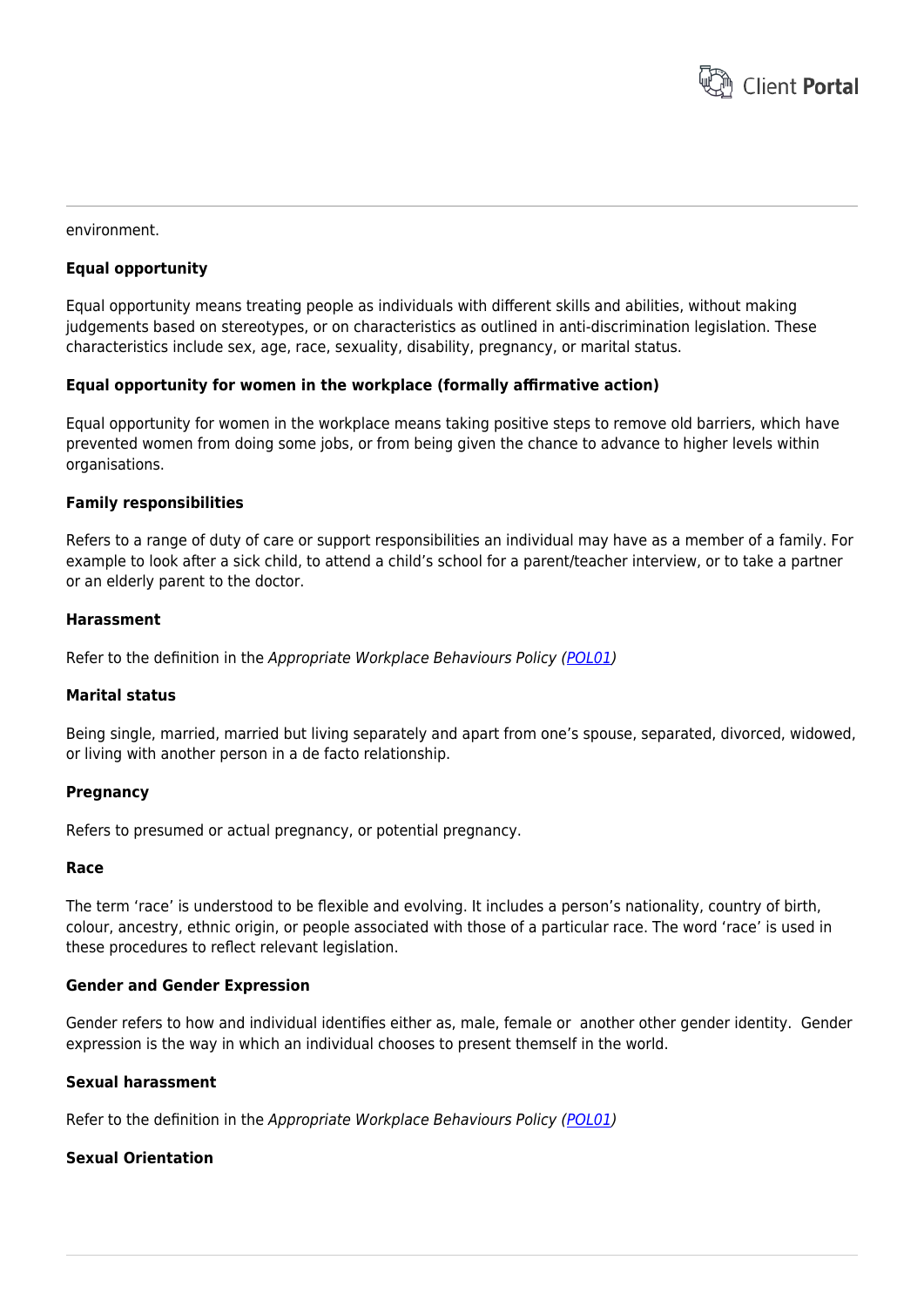

Refers to the gender(s) a person is attracted to and who they are physically, emotionally, and sexually engaged with.

# **Social justice**

The right of all employees to equality of treatment and opportunity, and the removal of barriers of race, ethnicity, culture, religion, language, gender or place of birth.

# **Victimisation**

Refer to the definition in the Appropriate Workplace Behaviours Policy [\(POL01](https://www.hrtemplates.com.au/policies_procedures/hr-pol01-appropriate-workplace-behaviours-policy/))

# **Workplace bullying or harassment**

Refer to the definition in the Appropriate Workplace Behaviours Policy [\(POL01](https://www.hrtemplates.com.au/policies_procedures/hr-pol01-appropriate-workplace-behaviours-policy/))

# **Principles**

will take all reasonable steps to identify and eliminate unlawful direct, indirect, and systemic discrimination from its structures and practices in order to promote equality of opportunity for all its employees.

recognises the rights of individuals and groups to be free from discrimination, harassment and bullying on the grounds of:

- $rac{e}{2}$
- colour
- gender
- sexual orientation
- age
- physical or mental disability
- marital status
- family or carer's responsibilities
- $\bullet$  pregnancy
- religion
- political opinion
- national extraction
- social origin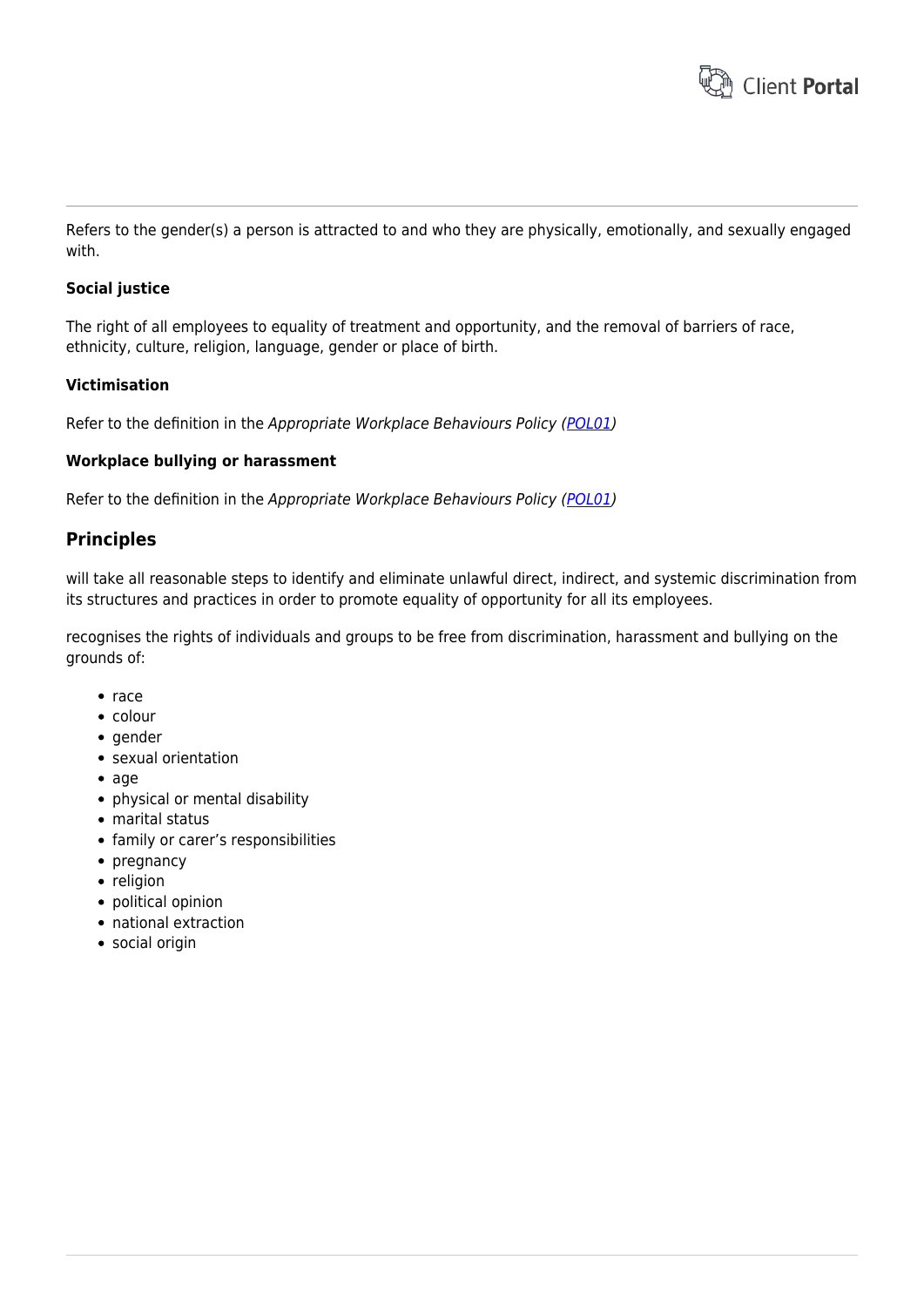

# **Equal Opportunity at**

Equal Opportunity means that employees experience fairness, impartiality and equal access to opportunities in employment and education at . Special measures can be implemented to advance substantive equality.

# **In employment**

Equal opportunity in employment includes the principle of selection and promotion of employees on merit, which precludes irrelevant personal attributes. Fair and transparent processes are applied in assessing the capacity of a person to perform the inherent requirements of a position, having regard to the person's knowledge, skills, qualifications and experience and their potential for future development.

# **In education**

Equal opportunity in education includes the principle of selection and assessment of employees on merit, which precludes irrelevant personal attributes. Fair and transparent processes are applied in assessing the capacity of an employee against specified requirements to access and participate in educational programs.

# **Equal Opportunity for women in the workplace**

develops and implements workplace programs aimed at contributing to equal opportunity for women in the workplace and eliminating discrimination as required by the Workplace Gender Equality Act 2012. understands the importance of taking affirmative action, which aims to address historic or systemic disadvantages for women. In some instances, this will include providing some form of preferential treatment in circumstances where a purely formal equality of treatment would not overcome existing systemic issues.

An essential element in the implementation of this policy is raising the awareness of all employees of the principles of equity and social justice.

In affirmation of its commitment to equal opportunity the will:

- Promote equal opportunity and diversity in all aspects of the company's activities and as an integral part of all policies and practices
- Adopt policies, procedures, and practices for employees consistent with equal opportunity and diversity principles in the areas of recruitment, selection, promotion, training and development, and other conditions of employment
- Act to provide a learning and working environment that is free of sexual harassment
- Take action to prevent the occurrence of unlawful discrimination, harassment, sexual harassment and bullying by conducting educative programs and other activities for employees and through the implementation of a Communication and Grievance Procedure ([PRO03\)](https://www.hrtemplates.com.au/policies_procedures/hr-pro03-communication-grievance-procedure/) for employees
- Take positive steps to promote representative participation of diverse groups of employee's to achieve equal opportunity in education and employment
- Continue to develop specific policies/practices that focus on equal opportunity issues (as the need arises) and monitor and evaluate such policies